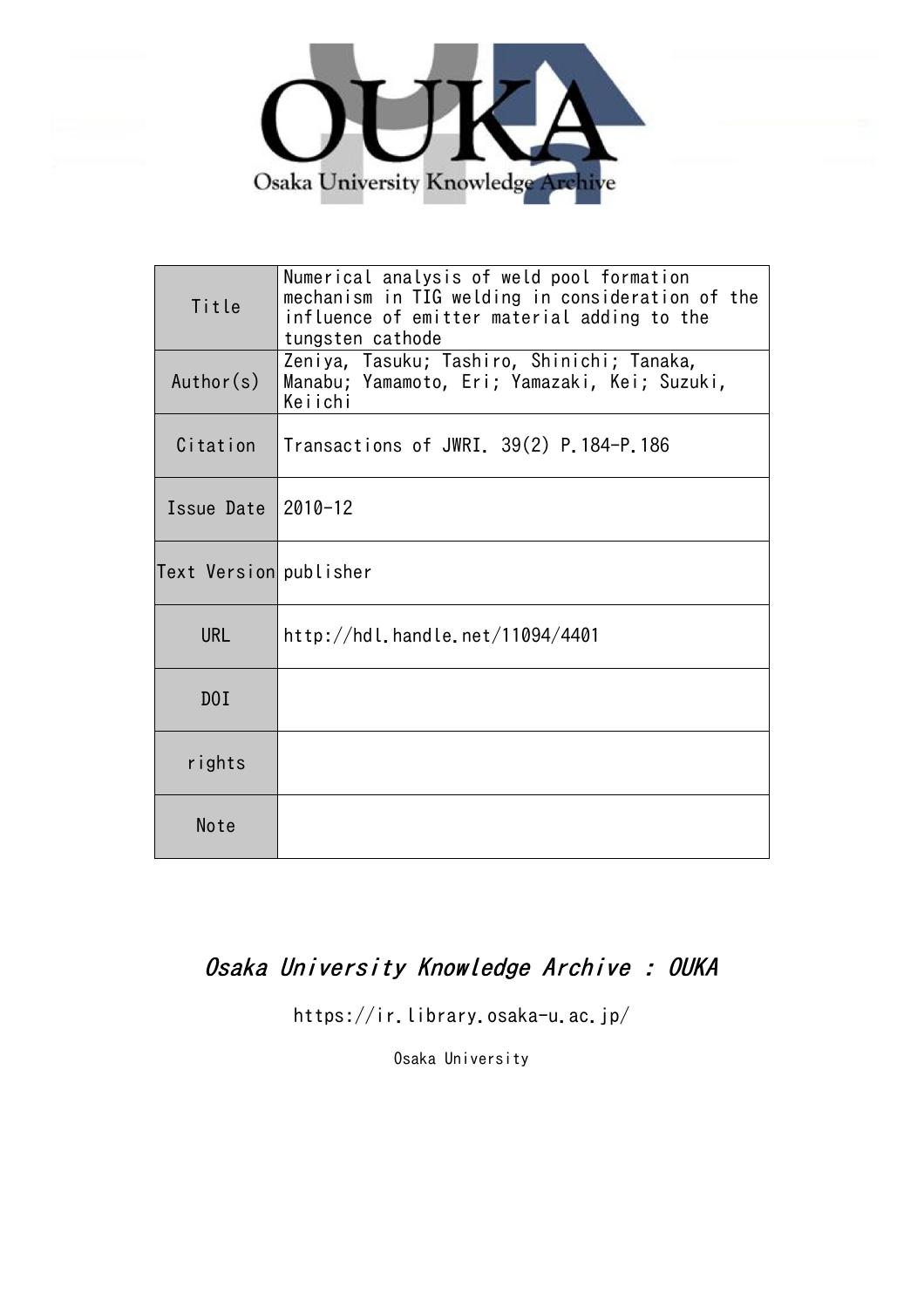# **Numerical analysis of weld pool formation mechanism in TIG welding in consideration of the influence of emitter material adding to the tungsten cathode†**

**ZENIYA Tasuku \*. TASHIRO Shinichi \*, TANAKA Manabu\*, YAMAMOTO Eri \*\*, YAMAZAKI Kei \*\* and SUZUKI Keiichi \*\***

**KEY WORDS**: (Arc) (TIG welding) (Numerical simulation) (Unified model) (Emitter material)

### **1. Introduction**

Generally,  $ThO<sub>2</sub>$  or  $La<sub>2</sub>O<sub>3</sub>$  are added to a tungsten cathode for prompting electron emission from the cathode and preventing cathode consumption [1]. Tungsten employed as a cathode emits thermoelectrons enough for providing arc current acting as thermionic cathode near the melting point of tungsten (3680K). The work function required for electron emission from the cathode surface depends on the emitter material added to the tungsten cathode. Therefore, the emitter material strongly affects current characteristics near the cathode. **Figure 1** shows a photograph of the cathodes during TIG welding at 200A in cases of pure tungsten (W) cathode and tungsten cathode adding  $2\%$  ThO<sub>2</sub> ( $2\%$ ThO<sub>2</sub>-W) [1]. Although the cathode tip maintains a solid phase in the case of  $2\%$ ThO<sub>2</sub>-W cathode, it was melted in case of a pure W cathode. In case of a W cathode, the cathode temperature increases due to decrease in cooling effect by thermionic electron emission because of the large work function. It is considered that the arc properties change through the redistribution of arc current due to change of cathode shape. In this study, the influence of adding  $2\%$  ThO<sub>2</sub> to the tungsten cathode as emitter material on arc properties and weld pool formation mechanisms in TIG welding were investigated by employing a numerical simulation model considering

| <b>Tungsten Electrode</b> |                            |  |  |
|---------------------------|----------------------------|--|--|
| Pure W                    | $2\%$ Th O <sub>2</sub> -W |  |  |
|                           |                            |  |  |

Arc current: 200A, Shielding gas: Ar **Fig. 1** Appearances of W cathode and  $W-2\%$  ThO<sub>2</sub> cathode

† Received on 30 September 2010

- \* JWRI, Osaka University, Osaka, Japan<br>\*\* Kobe Steel Ltd. Fujisawa, Japan
- Kobe Steel, Ltd., Fujisawa, Japan

treatment of current attachment on the cathode surface and heat and mass transfers among the cathode, the arc and the weld pool.

#### **2. Simulation model**

**Figure 2** shows the simulation region. Pure tungsten (W) and tungsten with added 2%ThO2 (2%ThO2-W) are selected as cathode materials. An arc current is 150A. Helium is introduced at flow rate of 30L/min as shielding gas. The laminar flow is assumed, and the arc plasma is considered to be in the local thermodynamic equilibrium (LTE). The anode material is stainless steel with low sulfur (30ppm). As driving forces of convective flow in the weld pool, electromagnetic force, Marangoni force, shear force and buoyancy force are considered. **Figure 3** shows the assumption of surface tension of weld pool [2]. The conservation equations of mass, momentum, energy and current are solved iteratively by the SIMPLEC numerical procedure [3]. The other numerical modeling methods are



Transactions of JWRI is published by Joining and Welding Research Institute, Osaka University, Ibaraki, Osaka 567-0047, Japan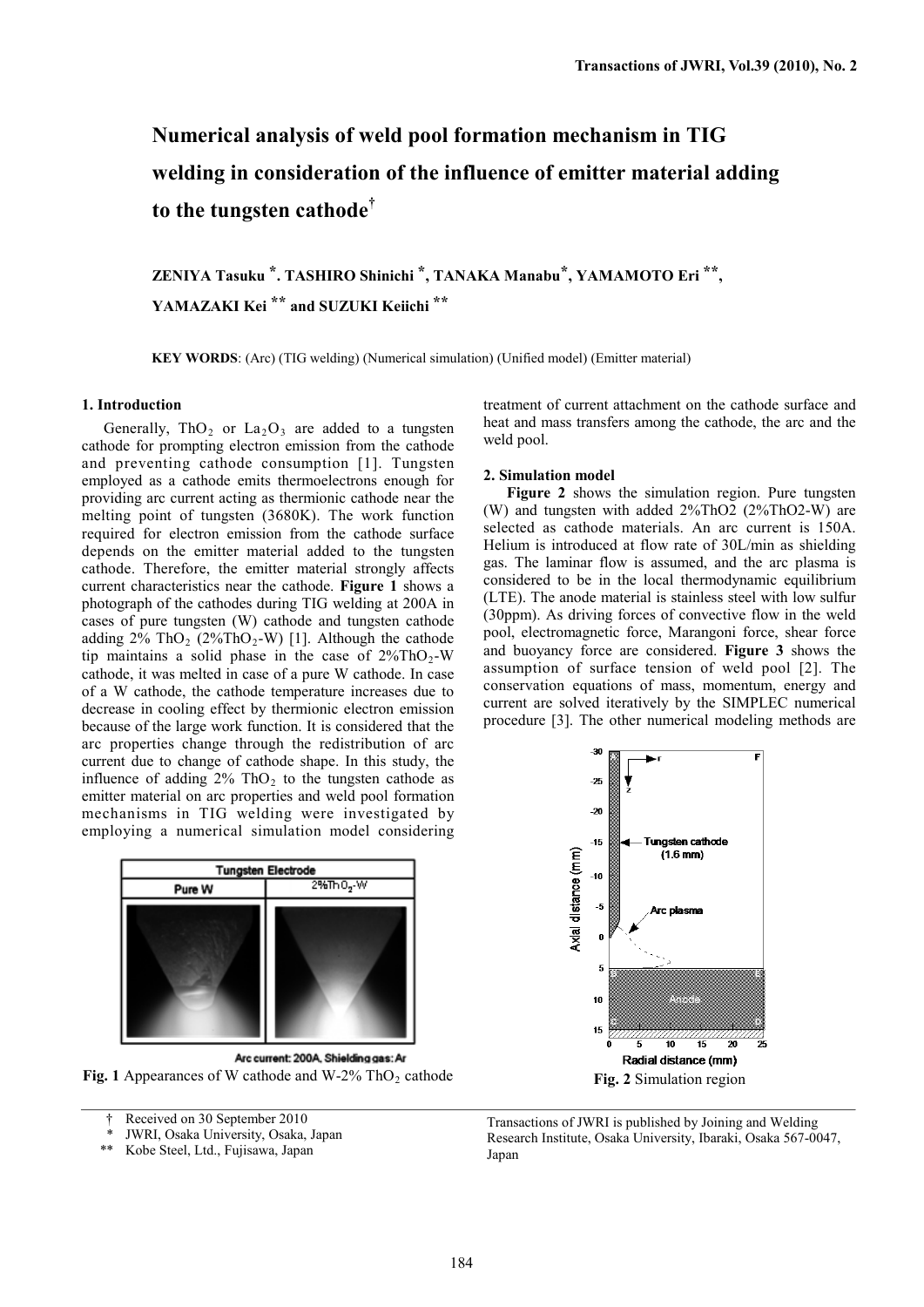## **Numerical analysis of weld pool formation mechanism in TIG welding in consideration of influence of emitter material adding to tungsten cathode**

given in detail in our previous paper [4]. The area of current attachment on the cathode surface was modeled by the same treatment in Ref [5]. The cathode surface has the work function of the emitter material where the surface temperature exceeds the melting point of the emitter material. Except for this region, the surface has the work function of the tungsten.



#### **3. Results and discussion**

**Figure 4 and 5** show two-dimensional temperature distributions in the cathode, the arc and the anode in case of  $2\%$ ThO<sub>2</sub>-W and W cathodes, respectively. The maximum temperatures of the arcs in both cases were 21740 K and 18580 K, respectively. It was found that difference between the maximum temperatures was approximately 3000K. It was also found that the maximum velocities of the cathode jets were 156 m/s for  $2\%$ ThO<sub>2</sub>-W cathode and 497 m/s for W cathode. It was seen that the arc temperature decreased due to lower current density in the case of a W cathode because the cathode tip was melted and became spherical in shape.

**Figure 6 and 7** show cross section of the welding bead for both cases. For evaluating validity of the simulation model, those obtained from experiments were also presented. It was found that the shape of the weld pool became shallow and wide in case of  $2\%$ ThO<sub>2</sub>-W cathode. On the other hand, that was deep and narrow in case of a W



Fig. 4 Calculation result of temperature for a  $2\%$ ThO<sub>2</sub>-W electrode

cathode. Although the maximum flow velocity in the outward radial direction close to the anode surface was 11.2 m/s in the  $2\%$ ThO<sub>2</sub>-W cathode, that decreased to 5.2 m/s in a  $2\%$ ThO<sub>2</sub>-W cathode. For the reason of the difference in weld pool shapes, it is considered that because shear force acting on the weld pool surface for  $2\%$ ThO<sub>2</sub>-W cathode was larger than that of a W cathode due to higher cathode jet velocity, the heat transport in the weld pool near the surface in radial outward direction increased.



**Fig. 5** Calculation result of temperature for a pure W electrode



**Fig. 6** Cross section of the welding bead for a  $2\%$ ThO<sub>2</sub>-W electrode



**Fig. 7** Cross section of the welding bead for pure a W electrode

## **4. Conclusions**

It was found that although the maximum cathode jet velocity in case of a  $2\%$ ThO<sub>2</sub>. W cathode was 497 m/s, that in case of pure W cathode was only 156 m/s because of low current density caused by the flattened surface of the melting cathode tip. In case of a  $2\%$ ThO<sub>2</sub>-W cathode, the depth and the width of the weld pool became shallow and wider than those in case of a pure W cathode. For the reason of the difference in weld pool shapes, it is considered that because shear force acting on the weld pool surface for a  $2\%$ ThO<sub>2</sub>-W cathode was larger than that of a